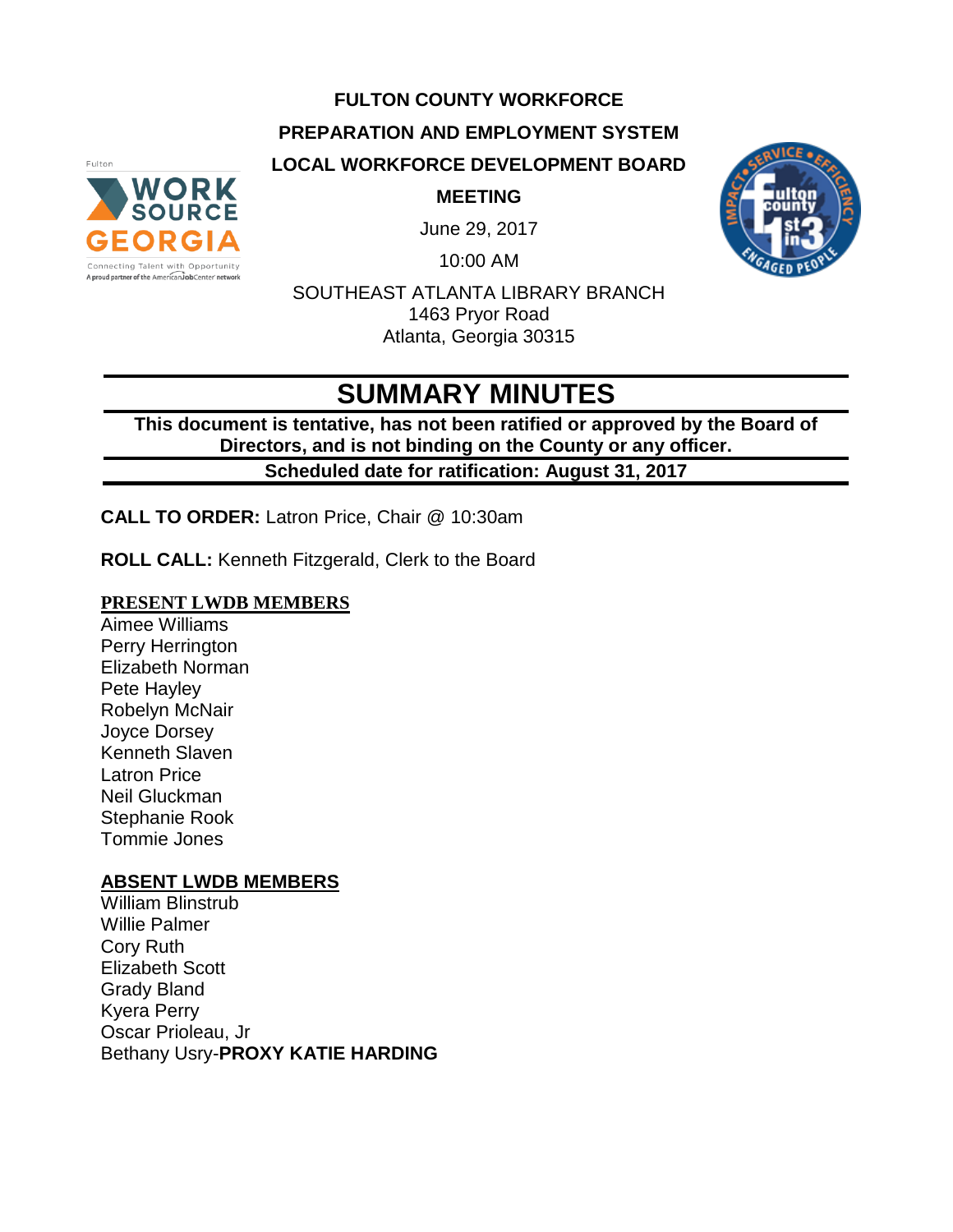# **LWDB MEMBERS RESIGNED ON 6/29/2017**

Robert Hill, VP of Operations-KIDAZZLE Murray Williams, VP of Academic Affairs-Atlanta Technical College

#### **LWDB MEMBERS VOTED IN JUNE 29, 2017**

Finesse Blumenthal-Director of Human Resources, Levy, Georgia World Congress Center Authority. Tim Birt- President, Tim Birt Enterprises

#### **GUESTS**

Delast Muhammed-Project Outsource Connect Tim Williams, Project Outsource Connect.

## **Staff**

David Keyes Kenneth R. Fitzgerald Frankie Atwater Mia Redd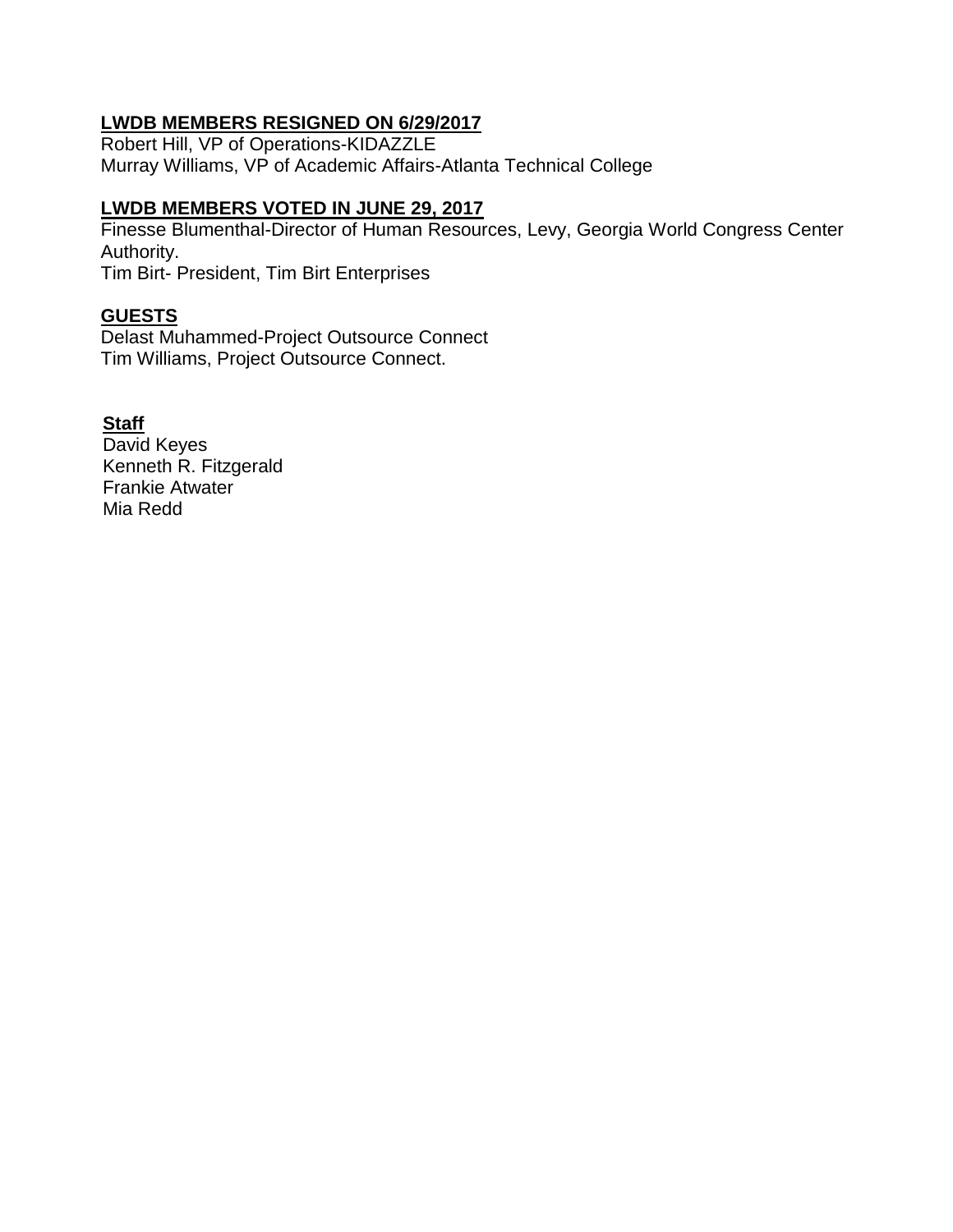**[Fulton](http://agendaminutes.fultoncountyga.gov/sirepub/agdocs.aspx?doctype=minutes&itemid=30105) County Local Workforce Development Board**

#### **TABLE OF CONTENTS**

### **ITEM # SUBJECT**

| 17-1014 | <b>CONSENT AGENDA</b><br>All matters listed on the Consent Agenda are considered routine<br>by the LWDB and will be enacted by one motion. No separate<br>discussion will take place on these items. If discussion of any<br>Consent Agenda item is desired, the item will be moved to the<br>Regular Meeting Agenda for separate consideration. No requests<br>for discussion were made.             | <b>APPROVED</b> |
|---------|-------------------------------------------------------------------------------------------------------------------------------------------------------------------------------------------------------------------------------------------------------------------------------------------------------------------------------------------------------------------------------------------------------|-----------------|
| 17-1015 | <b>CONSIDERATION OF THREE NEW BOARD MEMBERS</b><br>Request approval to replace John Rowland with IBM to Marvin<br>Laster with IBM. Finesse Blumenthal, Levy, Georgia World<br>Congress Center Authority, Tim Birt, Tim Birt Enterprises.                                                                                                                                                              | <b>APPROVED</b> |
| 17-1016 | ESTABLISHING A RELATIONSHIP WITH P/R FIRM<br>Request approval to the board to establish a relationship with a<br>Public Relations Firm for community outreach and highlight the<br>services of Workforce Development.                                                                                                                                                                                 | <b>APPROVED</b> |
| 17-1017 | <b>ESTABLISHING A 501c3</b><br>Request approval to investigate establishing a 501c3 non-profit<br>organization in Fulton County local Workforce Development.                                                                                                                                                                                                                                          | <b>APPROVED</b> |
| 17-1018 | <b>STANDING COMMITTEE</b><br>Request approval to implement the Standing Committee and<br>have David Keyes to serve on the Executive Committee and the<br>following serve on the taskforce Kenneth R. Fitzgerald to serve<br>on the Board Development and Visibility, Audrey Lawrence to<br>serve on the Quality Assurance and One-Stop Operator and<br>Michelle Vialet to serve on the Youth Council. | <b>APPROVED</b> |
| 17-1019 | DEVELOP A BY-LAWS COMMITTEE<br>Request approval to develop a by-laws committee to review and<br>recommend changes the board.                                                                                                                                                                                                                                                                          | <b>APPROVED</b> |
| 17-1020 | FULL FINACIAL STATEMENT & REVIEW<br>Request approval to receive a full financial statement and review<br>from the staff and grant account and every meeting.                                                                                                                                                                                                                                          | <b>APPROVED</b> |
|         |                                                                                                                                                                                                                                                                                                                                                                                                       |                 |